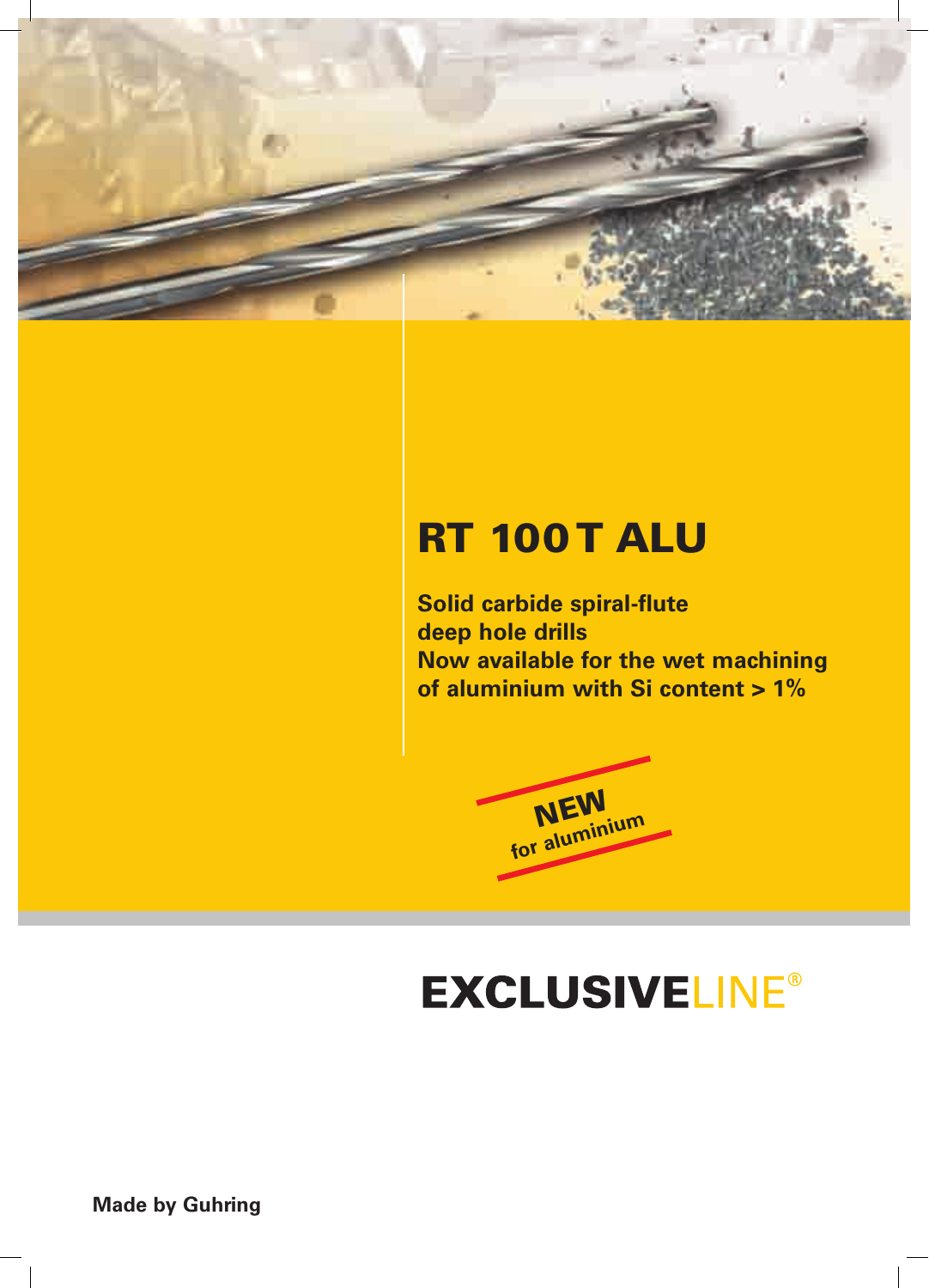## **EXCLUSIVELINE® RT 100 T – Technical data and advantages**

Guhring has developed the spiralflute deep hole drill RT 100 T ALU especially for the production of deep holes in aluminium materials. The drill is available as a special tool with immediate effect.

In addition to the correct choice of carbide suitable for the machining of aluminium, Guhring has paid special attention to the cutting edge geometry and the flute form when developing the RT 100 T ALU. They offer the following special features:

#### **Spiral flutes with 15° rake angle and improved surface quality**



The flute design with a rake angle of 15° ensures a considerably shorter chip travel. In addition, the high surface quality of the flute offers the chips low friction resistance. The RT 100 T ALU evacuates the optimally formed chips efficiently from deep holes without problem.

### **Optimised cutting edge geometry for the machining of aluminium**

The cutting edge geometry of the spiral-flute deep hole drill RT 100 T ALU is optimised to produce chips that can be evacuated from deep holes as easily as possible.



The special design of cutting edge geometry...



... provides optimally formed chips...



and quick chip evacuation.



#### **The procedure for machining aluminium**

To achieve optimal machining results in the production of deep holes with the RT 100T ALU particularly when piloting on radii and/or uneven surface, we recommend the following machining steps:

- 1. Milling of flat, i. e. with Guhring Ratio end mill RF 100 U incl. centre cutting. The flat must be at right angles to the entry of the drilling operation.
- 2.Producing a cylindrical pilot hole (tolerance F9) with a minimum drilling depth of 1xD (up to 3xD). We recommend our Ratio drill RT 100 U. Thanks to its point angle of 140° and its Ø-tolerance m7 it is ideally suited for this machining step.
- 3.Entering the spiral-flute deep hole drill RT 100T ALU in the pilot hole with a speed of appr. 300 rev./min and a feed rate of appr. 500 mm/min.
- 4.Setting the cooling lubricant pressure and speed.
- 5.Due to the relatively high cutting speeds we recommend, especially for the machining of aluminium, to increase the cutting speed in several steps to the end value, i.e. with the program specification f<sub>Lin</sub>, until reaching a drilling depth of 5xD.
- 6.Continuous drilling to full drilling depth without pecking cycle.
- 7. For through holes with oblique exit reduce the feed rate vf appr. 1 mm prior to break-through by 40% .
- 8.Upon reaching the drilling depth switch off speed and cooling lubricant, withdraw with rapid feed rate.





A typical field of application for aluminium materials is the automotive industry and especially engine manufacture. When machining a cylinderhead the spiral-flute deep hole drill RT 100 T ALU's level of performance is impressive:

- drilling the main oil gallery
- $\varnothing$  6.95 mm, drilling depth 2 x 210 mm
- drilling from both sides
- $v_c = 110$  m/min.
- $V_f = 1500$  mm/min.
- $p = 50$  bar (soluble oil)
- tool life: 500 m

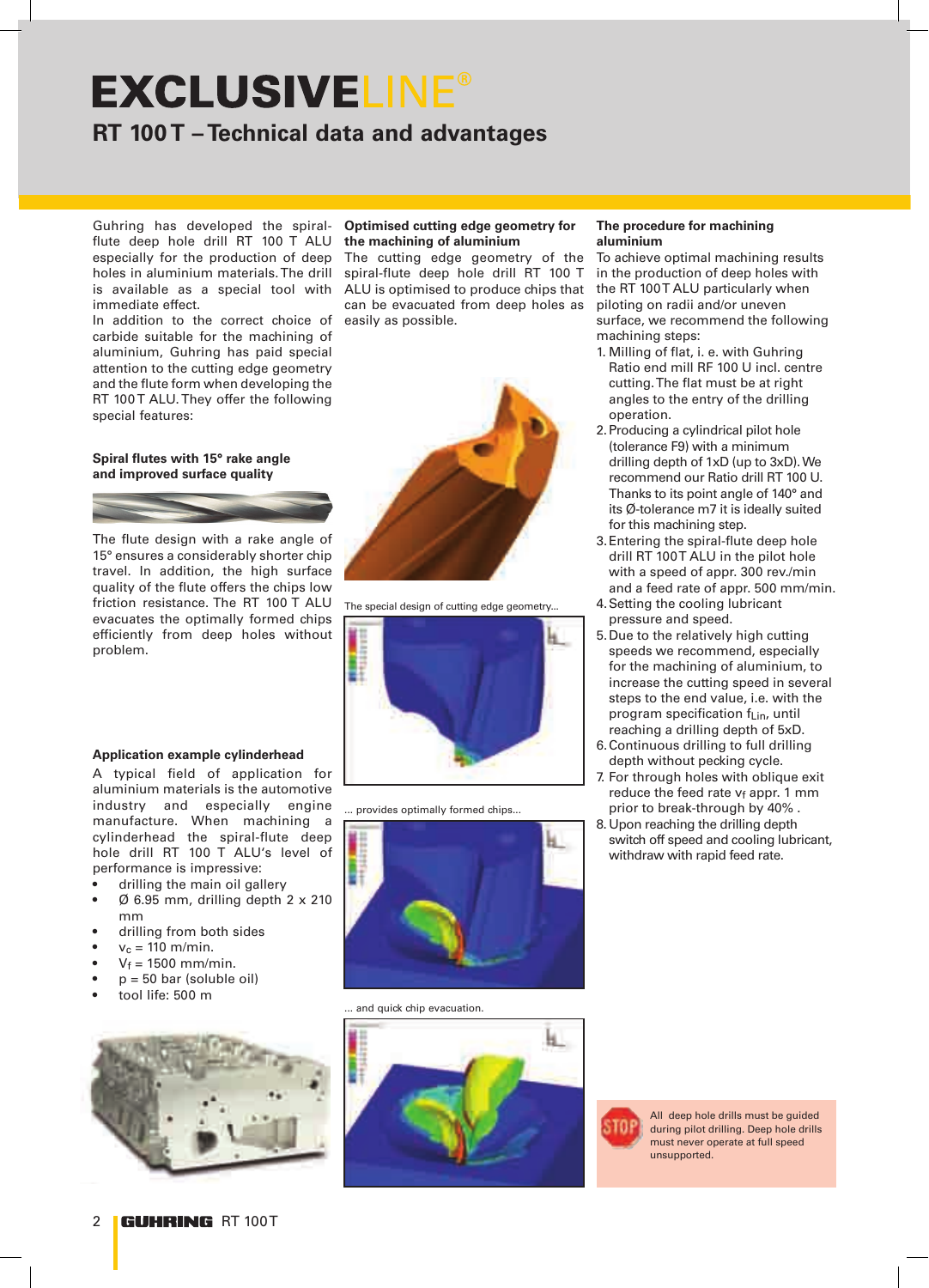## **EXCLUSIVELINE®**

**RT 100 T – special tools for the wet machining of aluminium**

| GUHRING                                                                                                                                                     |                 |           | RT 100 T □ Inquiry □ Order by fax: +49 74 31 17-2 79 |
|-------------------------------------------------------------------------------------------------------------------------------------------------------------|-----------------|-----------|------------------------------------------------------|
| <b>Guhring oHG</b><br>P.O. Box 10 02 47 · D-72423 Albstadt<br>Herderstr. 50-54 · D-72458 Albstadt<br>Telephone: +49 74 31 17-0<br>Fax:<br>+49 74 31 17-2 79 | Customer number | New cust. | RFQ/P.O. Number                                      |
| www.guehring.de                                                                                                                                             | Company         |           | Contact                                              |
| Contact name                                                                                                                                                | Street          |           | Postcode                                             |
|                                                                                                                                                             | Telephone       |           | Fax                                                  |
|                                                                                                                                                             | Date            |           | Signature                                            |

❏ **repeat order: \_\_\_\_\_\_\_\_\_\_\_\_\_\_\_\_\_\_\_\_\_\_** ❏ **first order** ❏ **to attached drawing**

**Attention: pilot hole required!**

## Ø nom. 3.0 up to 14.0 mm max. drilling depth 30 x D, max. length 320 mm



Please enter data or dimensions. Required for either tool or workpiece.

Pilot hole

| Tool      | $\emptyset$ nom. d <sub>1</sub> (mm) h7           | $3.014.0$ mm |  |
|-----------|---------------------------------------------------|--------------|--|
|           | Total length I <sub>1</sub> (mm)                  | max. 320 mm  |  |
|           | Flute length I <sub>2</sub> (mm)                  |              |  |
|           | Shank length I <sub>3</sub> (mm)                  |              |  |
|           | $\emptyset$ shank d <sub>2</sub> (mm) h6          |              |  |
|           | Clamping (HA shank recommended)                   |              |  |
|           |                                                   |              |  |
|           | Aluminium with Si content > 1%                    |              |  |
|           | Description                                       |              |  |
|           | Tolerance on Ø                                    |              |  |
| Workpiece | Drilling depth                                    |              |  |
|           | Surface finish                                    |              |  |
|           |                                                   |              |  |
| Machine   | Conv. machine tools / deep hole drilling machines |              |  |
|           | Vertical / horizontal                             |              |  |
|           | Soluble oil / MQL / neat oil                      |              |  |
|           | Pressure in bar (min. 40 bar)                     |              |  |